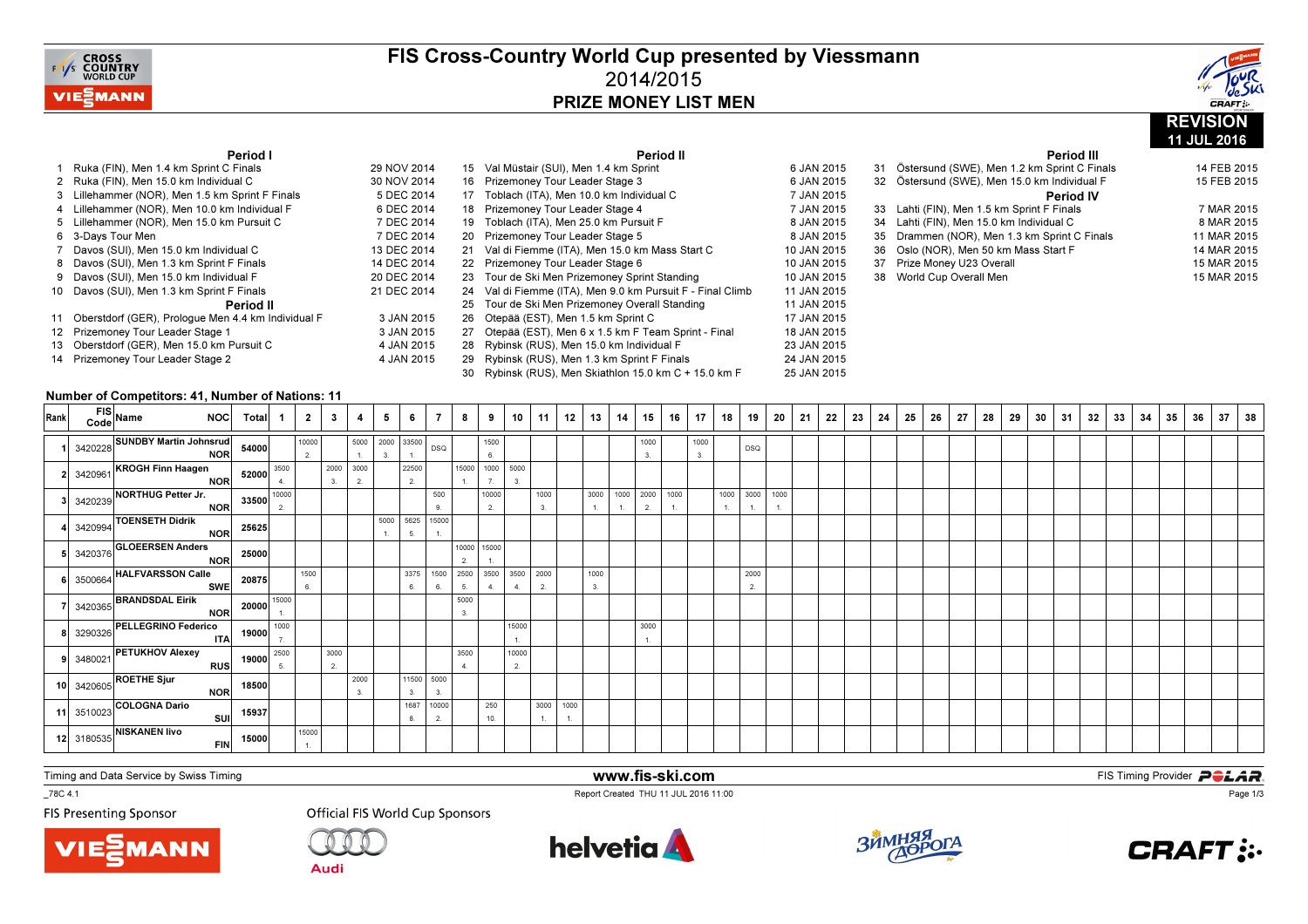

# FIS Cross-Country World Cup presented by Viessmann2014/2015PRIZE MONEY LIST MEN



|      |            |                                             |       |              |              |              |   |            |                          |                |            |                     |            |    |    |            |    |    |    |                      |    |            |    |    |    |    |    |    |    |    |    |    |    |    |    |    |    |    |    | 11 JUL 2016 |    |
|------|------------|---------------------------------------------|-------|--------------|--------------|--------------|---|------------|--------------------------|----------------|------------|---------------------|------------|----|----|------------|----|----|----|----------------------|----|------------|----|----|----|----|----|----|----|----|----|----|----|----|----|----|----|----|----|-------------|----|
| Rank | Code       | FIS Name<br><b>NOC</b>                      | Total | $\mathbf{1}$ | $\mathbf{2}$ | $\mathbf{3}$ | 4 | $\sqrt{5}$ | 6                        | $\overline{7}$ | 8          | 9                   | 10         | 11 | 12 | 13         | 14 | 15 | 16 | 17                   | 18 | 19         | 20 | 21 | 22 | 23 | 24 | 25 | 26 | 27 | 28 | 29 | 30 | 31 | 32 | 33 | 34 | 35 | 36 | 37          | 38 |
|      | 13 3420909 | <b>GOLBERG Paal</b><br><b>NOR</b>           | 13375 |              | 500<br>9.    | 5000<br>1.   |   |            | 7875<br>$\overline{4}$ . |                |            |                     |            |    |    |            |    |    |    |                      |    |            |    |    |    |    |    |    |    |    |    |    |    |    |    |    |    |    |    |             |    |
| 14   | 3421698    | <b>FOSSLI Sondre Turvoll</b><br><b>NOR</b>  | 7500  | 5000<br>3.   |              |              |   |            |                          |                |            |                     | 2500<br>5. |    |    |            |    |    |    |                      |    |            |    |    |    |    |    |    |    |    |    |    |    |    |    |    |    |    |    |             |    |
| 15   | 1344711    | JAUHOJAERVI Sami<br><b>FIN</b>              | 7500  |              | 5000<br>3.   |              |   |            |                          | 2500<br>5.     |            |                     |            |    |    |            |    |    |    |                      |    |            |    |    |    |    |    |    |    |    |    |    |    |    |    |    |    |    |    |             |    |
|      | 16 3670007 | <b>POLTORANIN Alexey</b><br>KAZ             | 6000  |              |              |              |   | 3000<br>2. |                          |                |            |                     |            |    |    |            |    |    |    | 3000<br>$\mathbf{1}$ |    |            |    |    |    |    |    |    |    |    |    |    |    |    |    |    |    |    |    |             |    |
| 17   | 3420009    | JESPERSEN Chris Andre<br><b>NOR</b>         | 6000  |              |              |              |   |            |                          | 1000<br>7.     |            | 5000<br>3.          |            |    |    |            |    |    |    |                      |    |            |    |    |    |    |    |    |    |    |    |    |    |    |    |    |    |    |    |             |    |
|      | 18 3420577 | <b>DYRHAUG Niklas</b><br><b>NOR</b>         | 4625  |              | 3500<br>4.   |              |   |            | 1125<br>9.               |                |            |                     |            |    |    |            |    |    |    |                      |    |            |    |    |    |    |    |    |    |    |    |    |    |    |    |    |    |    |    |             |    |
|      | 19 3100110 | <b>HARVEY Alex</b><br>CAN                   | 3563  |              | 1000<br>7.   |              |   |            | 563<br>10.               |                |            |                     |            |    |    | 2000<br>2. |    |    |    |                      |    |            |    |    |    |    |    |    |    |    |    |    |    |    |    |    |    |    |    |             |    |
|      | 20 3481161 | <b>BELOV Evgeniy</b><br><b>RUS</b>          | 3500  |              |              |              |   |            |                          |                |            | 500<br>$\mathbf{g}$ |            |    |    |            |    |    |    | 2000<br>2.           |    | 1000<br>3. |    |    |    |    |    |    |    |    |    |    |    |    |    |    |    |    |    |             |    |
| 21   | 3500015    | <b>RICHARDSSON Daniel</b><br><b>SWE</b>     | 3500  |              |              |              |   |            |                          | 3500<br>4.     |            |                     |            |    |    |            |    |    |    |                      |    |            |    |    |    |    |    |    |    |    |    |    |    |    |    |    |    |    |    |             |    |
|      | 22 3480695 | <b>BESSMERTNYKH Alexander</b><br><b>RUS</b> | 2500  |              | 2500<br>5.   |              |   |            |                          |                |            |                     |            |    |    |            |    |    |    |                      |    |            |    |    |    |    |    |    |    |    |    |    |    |    |    |    |    |    |    |             |    |
| 23   | 1345875    | GAILLARD Jean Marc<br><b>FRA</b>            | 2500  |              |              |              |   |            |                          |                |            | 2500<br>5.          |            |    |    |            |    |    |    |                      |    |            |    |    |    |    |    |    |    |    |    |    |    |    |    |    |    |    |    |             |    |
| 24   | 3180053    | <b>HEIKKINEN Matti</b><br><b>FIN</b>        | 2500  |              | 250<br>10.   |              |   |            | 2250<br>7.               |                |            |                     |            |    |    |            |    |    |    |                      |    |            |    |    |    |    |    |    |    |    |    |    |    |    |    |    |    |    |    |             |    |
|      | 25 3420798 | <b>NORTHUG Tomas</b><br><b>NOR</b>          | 2250  | 750<br>8.    |              |              |   |            |                          |                | 1500<br>6. |                     |            |    |    |            |    |    |    |                      |    |            |    |    |    |    |    |    |    |    |    |    |    |    |    |    |    |    |    |             |    |
|      | 26 3481539 | USTIUGOV Sergey<br><b>RUS</b>               | 1500  | 1500<br>6.   |              |              |   |            |                          |                |            |                     |            |    |    |            |    |    |    |                      |    |            |    |    |    |    |    |    |    |    |    |    |    |    |    |    |    |    |    |             |    |
|      | 27 3500259 | JOENSSON Emil<br><b>SWE</b>                 | 1500  |              |              |              |   |            |                          |                |            |                     | 1500<br>6. |    |    |            |    |    |    |                      |    |            |    |    |    |    |    |    |    |    |    |    |    |    |    |    |    |    |    |             |    |
|      | 28 3180221 | JYLHAE Martti<br><b>FIN</b>                 | 1000  |              |              |              |   |            |                          |                | 1000<br>7. |                     |            |    |    |            |    |    |    |                      |    |            |    |    |    |    |    |    |    |    |    |    |    |    |    |    |    |    |    |             |    |
|      | 29 3421754 | TAUGBOEL Haavard Solaas<br><b>NOR</b>       | 1000  |              |              |              |   |            |                          |                |            |                     | 1000<br>7. |    |    |            |    |    |    |                      |    |            |    |    |    |    |    |    |    |    |    |    |    |    |    |    |    |    |    |             |    |
|      | 30 3420199 | <b>OESTENSEN Simen Haakon</b><br><b>NOR</b> | 750   |              | 750<br>8.    |              |   |            |                          |                |            |                     |            |    |    |            |    |    |    |                      |    |            |    |    |    |    |    |    |    |    |    |    |    |    |    |    |    |    |    |             |    |
| 31   | 3190255    | <b>GROS Baptiste</b><br><b>FRA</b>          | 750   |              |              |              |   |            |                          |                | 750<br>8.  |                     |            |    |    |            |    |    |    |                      |    |            |    |    |    |    |    |    |    |    |    |    |    |    |    |    |    |    |    |             |    |
|      | 32 3480013 | <b>VYLEGZHANIN Maxim</b><br><b>RUS</b>      | 750   |              |              |              |   |            |                          | 750<br>8.      |            |                     |            |    |    |            |    |    |    |                      |    |            |    |    |    |    |    |    |    |    |    |    |    |    |    |    |    |    |    |             |    |
|      | 33 3190111 | <b>MANIFICAT Maurice</b><br><b>FRA</b>      | 750   |              |              |              |   |            |                          |                |            | 750<br>8.           |            |    |    |            |    |    |    |                      |    |            |    |    |    |    |    |    |    |    |    |    |    |    |    |    |    |    |    |             |    |

Timing and Data Service by Swiss Timing

MANN

 $-78C 4.1$ 

**FIS Presenting Sponsor** 

**Official FIS World Cup Sponsors** 

**Audi** 



www.fis-ski.com

Report Created THU 11 JUL 2016 11:00



**m**<br>FIS Timing Provider<br>Is 11:00



Page 2/3